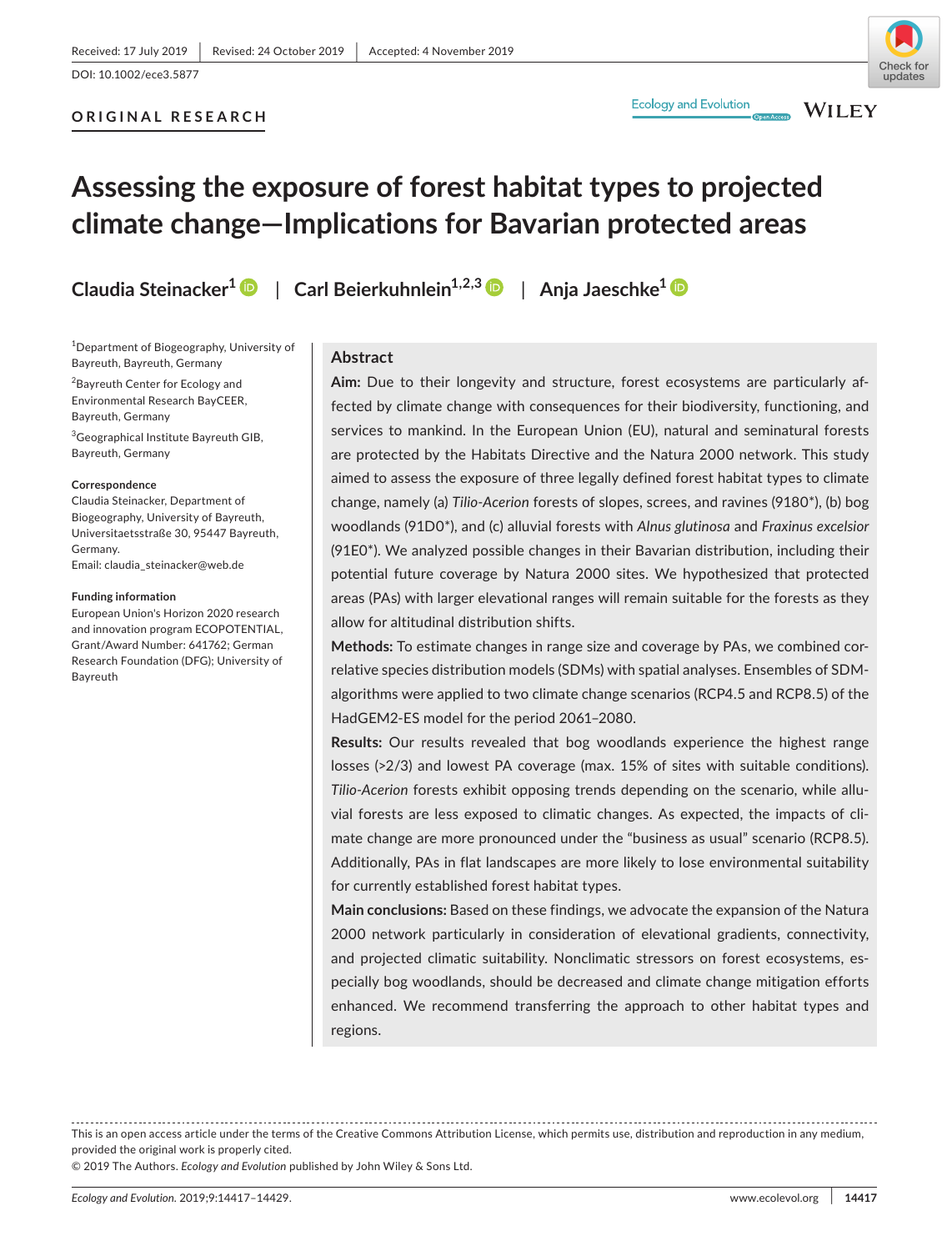#### **KEYWORDS**

climate change impacts, conservation, ecosystems, European Union, forests, Habitats Directive, Natura 2000, sensitivity, species distribution models, vulnerability

### **1** | **INTRODUCTION**

Besides timber and fuel production, forests are providing a series of ecosystem services for human well-being and societal interests (Brockerhoff et al., 2017). Forest ecosystems play a crucial rule, inter alia, for carbon sequestration, balancing climatic extremes and maintaining biodiversity, explaining their importance in nature conservation and for protected area networks.

In the European Union (EU), natural and seminatural forest habitat types are listed in the Habitats Directive since 1992 (European Council, 1992). In this Directive, standardized "habitat types" are defined by characteristic species assemblages and abiotic conditions. One instrument, which arose from this EU legislation, is the Natura 2000 network. It was set up as a Europe-wide network of conservation sites, which were designated under the Habitats Directive and the Birds Directive from 1979 (European Council, 1992). Covering more than one-fifth of the EU territory, Natura 2000 is declared the largest protected area network across the globe (EEA, 2015).

However, concerns have been issued whether static protected area (PA) networks will represent the species and habitats of conservation interest under projected climate change (e.g., Alagador, Cerdeira, & Araújo, 2016; Hannah, 2008; Kujala, Araújo, Thuiller, & Cabeza, 2011). According to a study by Araújo, Alagador, Cabeza, Nogués-Bravo, and Thuiller (2011), more than half of the assessed species from the EU Habitats and Birds Directives will lose suitable climatic conditions within current European PAs until 2080. Onefifth of the listed habitats is graded as threatened by climate change according to the countries' reports (Evans, 2012).

Forests are considered to exhibit particularly fragile habitat types (Evans, 2012; Wagner-Lücker, Förster, & Janauer, 2014). Both, their measured conservation status and projected distribution losses are worse in comparison with other habitats (Dempe, Jaeschke, Bittner, & Beierkuhnlein, 2012; EEA, 2015). Their long life spans, slow migration responses, and the fragmentation of landscapes impede necessary distribution shifts to follow suitable climate (e.g., Honnay et al., 2002; Lindner et al., 2014; Milad, Schaich, Bürgi, & Konold, 2011; Renwick & Rocca, 2015; Zhu, Woodall, & Clark, 2012). We argue that the spatial responses of forest habitat types to climatic changes have not received enough attention in research despite their high climate-sensitivity, large share within Natura 2000 areas, and important role as carbon sinks (EEA, 2016; Orlikowska, Roberge, Blicharska, & Mikusiński, 2016). Studies on climate change impacts on European forests have either focussed on individual tree species (Buras & Menzel, 2019; Dyderski, Paź, Frelich, & Jagodziński, 2018; Frejaville, Fady, Kremer, Ducousso, & Garzon, 2019) or, less frequently, on regional forest ecosystems (Hester, Britton, Hewison, Ross, & Potts,

2019; Lehsten et al., 2015). Plant communities have rarely been addressed and do not relate directly to the habitat types of the Habitats Directive.

This study addresses three EU forest habitat types (official EU code in brackets) spanning across a wide range of site conditions:

- *Tilio-Acerion* forests of slopes, screes, and ravines (9180\*)
- Bog woodlands (91D0\*)
- Alluvial forests with *Alnus glutinosa* and *Fraxinus excelsior* (91E0\*).

Within Annex I of the EU Habitats Directive, they are categorized as priority (indicated by asterisk in their codes). Priority natural habitat types are classified as "in danger of disappearance," which translates into enhanced conservation responsibilities for the member states (European Council, 1992). Therefore, it is of outstanding importance to investigate menaces to their persistence. Climate change represents a major threat to the selected forest habitat types as warming combined with drought is expected to cause water stress in plants (Breshears et al., 2013). All types of forest in this study are soil moisture dependent (EC, 2013)—either by their vicinity to rivers and shallow aquifers (alluvial forests), their substrate and precipitation regime (bog woodlands) or their shady topography and reduced evapotranspiration (*Tilio-Acerion* forests). The restriction of these forests to specific site conditions renders them especially vulnerable to climate change, as they might not find the required conditions in places with future climatic suitability.

The study was carried out for the federal state of Bavaria in Germany. The responsibilities for nature conservation legislation and implementation, including of EU Directives, lie at this administrative level. Consequently, Natura 2000 sites are designated by regional authorities and the habitat types monitored at this scale. The example of Bavaria was chosen because of its extensive area of woodland (about 2.6 million hectares, approx. 37% of the total area of Bavaria) ranging across a diversity of landscapes and elevation (BMEL, 2015). Bavaria has designated 11.4% of its territory to Natura 2000 sites (LfU, 2018). The individual Natura 2000 sites vary significantly in their spatial extent—from very local features to national parks, former military areas, and vast mountain ranges. Bavaria is located between continental and alpine biogeographic regions of Europe and represents a transition zone of contrasting future rainfall trends (Jacob et al., 2014; Kovats et al., 2014; Stagl, Hattermann, & Vohland, 2015). Although the predicted precipitation patterns vary geographically within the region and between climate models (Stagl et al., 2015; Wagner, Berg, Schädler, & Kunstmann, 2013), studies mostly agree on decreases in summer season and gains in winter (Gerstengarbe, Hoffmann, Österle, & Werner, 2015; Pfeifer et al., 2015). These forecasts have severe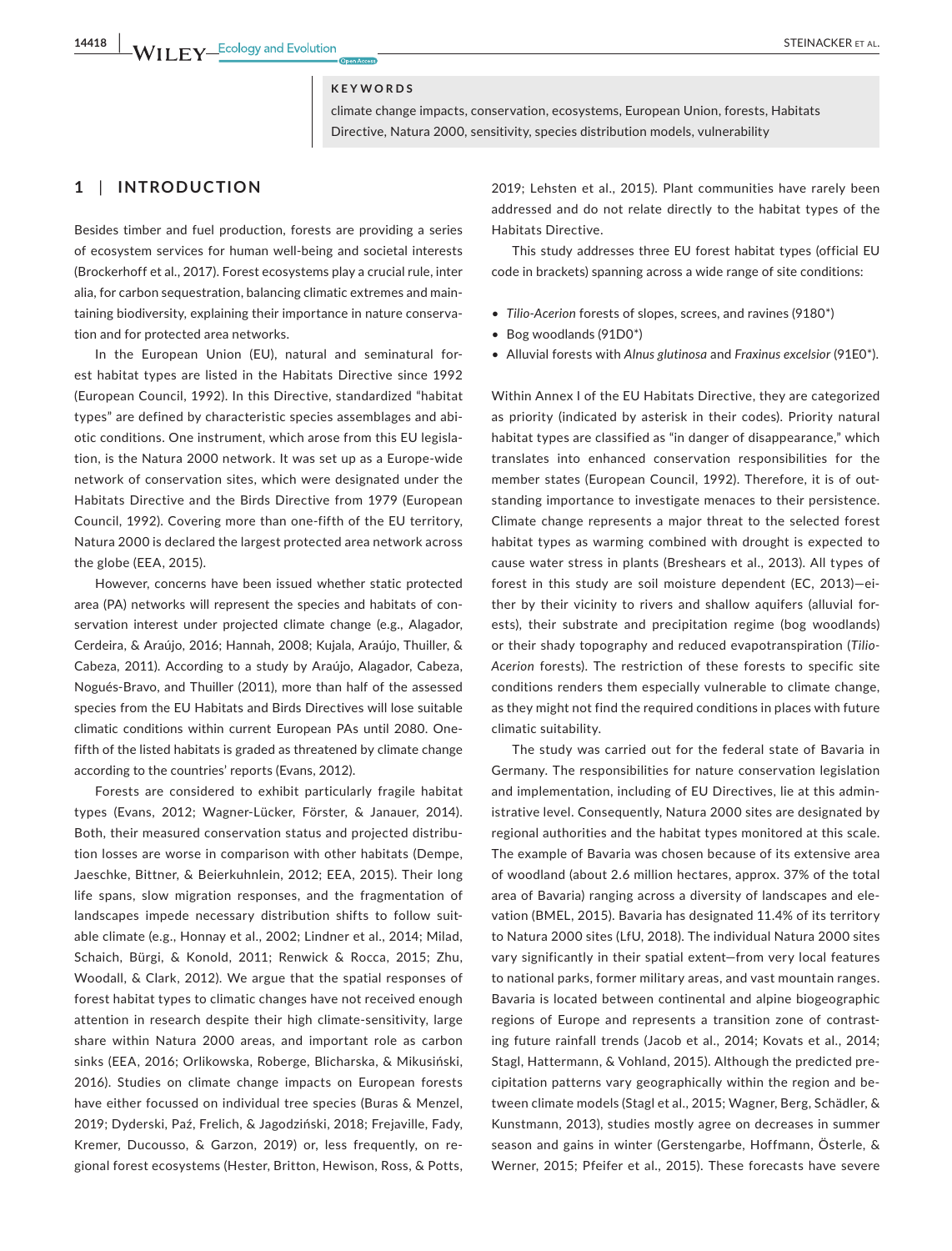**STEINACKER ET AL.** 14419

implications for forests, as they would limit the water available to plants during the vegetation period. Regarding the future temperature development, regional climate models predict increases of varying magnitude (e.g., Jacob et al., 2014). In the Alpine foothills, for example, summer warming is expected to exceed 4°C in comparison with 1971–2000 by the end of this century under an extreme scenario (Jacob et al., 2014).

To analyze climate change threats to the selected forest habitat types, this study built on ensembles of correlative species distribution models (SDMs), which are widely used in climate change impact research and conservation planning (e.g., Meller et al., 2014; Summers, Bryan, Crossman, & Meyer, 2012). For conservation purposes, it is crucial to communicate the multitude of possible trajectories to avoid decision-making based on a singular, uncertain model projection. Ensembles of model forecasts are capable of illustrating the range and trend of projections, which vary across algorithms, model setting, global circulation models, or climate change scenarios (Araújo & New, 2007).

Using this methodology, we aimed to: (a) predict changes in the habitat types' range size and distribution, (b) estimate their potential future coverage by PAs, (c) and examine the linkage between elevational ranges within PAs and their projected environmental suitability for the considered forest habitat types. Previous studies have documented distribution shifts of tree species along elevational

gradients (both upward and disparate directions) under warming climate (e.g., Morin et al., 2018; Rabasa et al., 2013). Therefore, we hypothesized that PAs with larger elevational ranges are more likely to remain hosts of currently established forests as they allow for such distribution shifts. The analyses of this study were designed to enable comparisons between habitat types with regard to the impacts of climate change in order to detect eventual needs for management and adaptation strategies.

### **2** | **METHODS**

#### **2.1** | **Distribution data and environmental predictors**

The three habitat types, which are defined in the EU Habitats Directive, were selected in order to represent a range of forest ecosystems. (a) *Tilio-Acerion* forests of slopes, screes, and ravines occur on locations with steep topography as indicated in their name. They are divided into two groups: the dry and warm environments with lime trees (*Tilia cordata*, *Tilia platyphyllos*) and the humid and cool sites with sycamore maple (*Acer pseudoplatanus*) dominance. (b) Bog woodlands depend on oligotrophic, wet, or humid peat substrates with high groundwater table. Both coniferous and broad-leaved tree species can be found under this habitat

**(b) (c) (d)** 0 50 100 km 0 750 1,500 km **(a)**

**FIGURE 1** Current distribution of important moisture-dependent forest habitat types in Bavaria, Germany. Terminology is given by the EU Habitats Directive. (a) Location of study region within Europe (orange filling = Bavaria, orange outline = Germany). (b) "*Tilio-Acerion* forests of slopes, screes, and ravines," (c) "Bog woodlands," and (d) "Alluvial forests with *A. glutinosa* and *F. excelsior."* Occurrence data originate from mandatory monitoring of protected habitat types by member states between 2007 and 2012 (EEA, 2018). Records are protocolled in  $10 \times 10$  km grid cells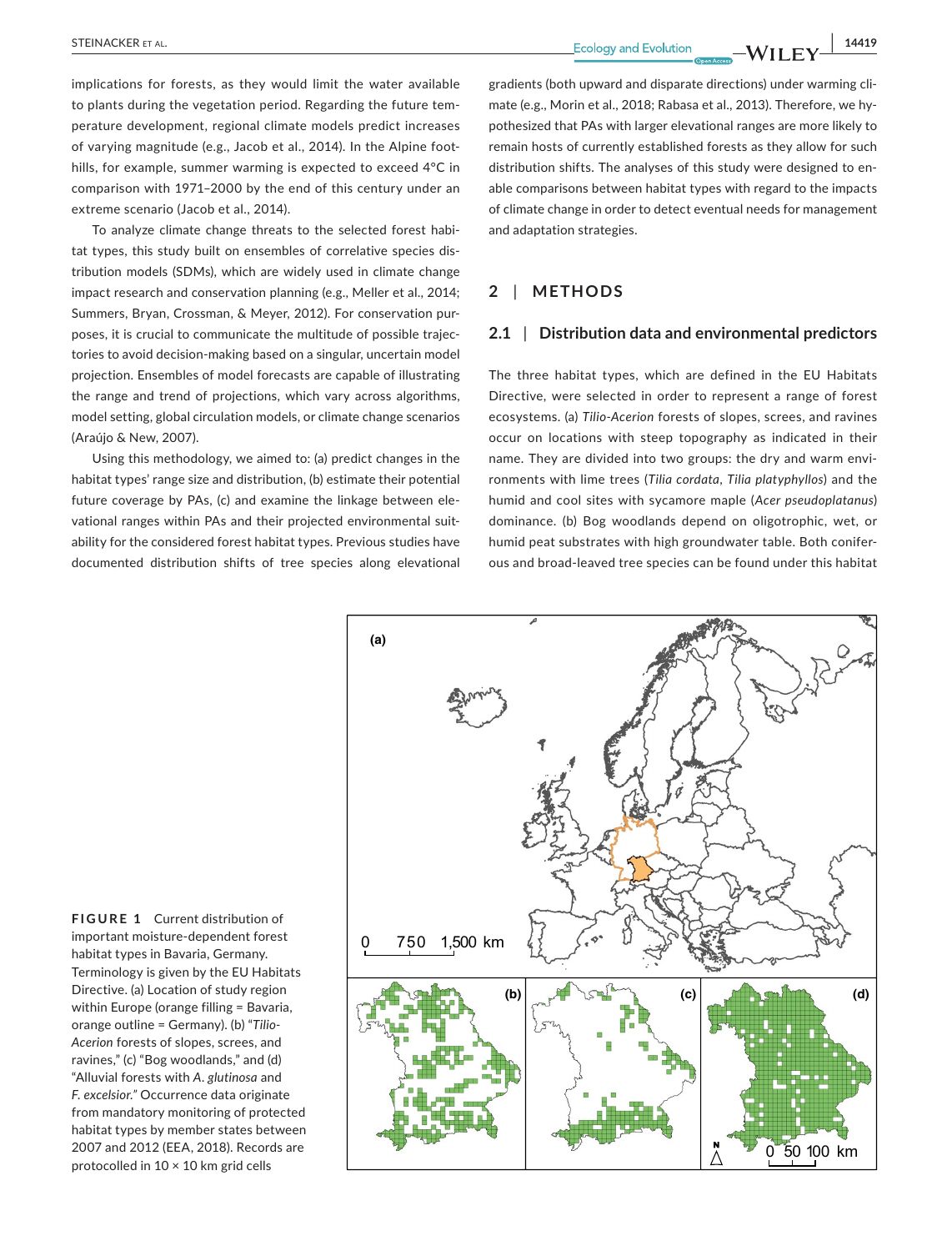**14420 WII FY** Ecology and Evolution **CONSUMPTER ALL CONSUMPTER ALL CONSUMPTER ALL CONSUMPTER ALL** 

type. (c) Alluvial forests with *Alnus glutinosa* and *Fraxinus excelsior* develop along rivers or on other periodically inundated soils. Three phytosociological vegetation units can be distinguished: *Alno*-*Padion*, *Alnion incanae,* and *Salicion albae*. Detailed descriptions of the habitat types can be found in the official EU manual (EC, 2013).

We applied a direct modeling approach to the habitat types, in which they are modeled in their entirety and not by means of their constituting species (sensu Bittner, Jaeschke, Reineking, & Beierkuhnlein, 2011). Necessary information on the distribution of the forest habitat types (Figure 1 and Figure S1.1) builds on the official reporting by EU member states for the period 2007–2012. In the monitoring reports, each  $10 \times 10$  km grid cell, which harbors a forest patch, is marked as occurrence. For further analyses, centroids were extracted from the reported occurrences. Occurrence data were considered for the continental scale to cover wider ecological niches in the models than the mere records within Bavaria would depict (following Falk & Mellert, 2011).

Climatic variables, soil attributes, and topographic information were included as environmental predictors for the correlative species distribution modeling. The ecological needs of the key tree species (EC, 2013; IUCN, 2018) were considered for the identification of relevant variables for each habitat type (Table 1). Additionally, correlation between predictors was excluded (Pearson correlation coefficient >0.7, sensu Bittner et al., 2011) and variable importance measured with the R package "hier.part" (Walsh & Mac Nally, 2015). The detailed procedure is shown in Appendix S2. The selected climate variables depict seasonal patterns and drivers of plant growth

|                                                     | <b>Habitat types</b>         |                      |                         |
|-----------------------------------------------------|------------------------------|----------------------|-------------------------|
| <b>Environmental variables</b>                      | <b>Tilio-Acerion forests</b> | <b>Bog woodlands</b> | <b>Alluvial forests</b> |
| Minimum temperature of the<br>coldest month         | x                            | X                    |                         |
| Temperature annual range                            | $\mathsf{x}$                 | $\mathsf{x}$         | X                       |
| Mean temperature of the<br>wettest quarter          | $\times$                     | X                    | x                       |
| Mean temperature of the<br>coldest quarter          |                              |                      | $\mathsf{x}$            |
| Precipitation seasonality                           | X                            |                      | X                       |
| Precipitation of the driest<br>quarter              | $\mathsf{x}$                 |                      |                         |
| Precipitation of the warmest<br>quarter             |                              | X                    | X                       |
| pH in 2 m soil depth                                | $\mathsf{x}$                 | $\mathsf{x}$         | X                       |
| Organic carbon content (g/<br>kg) in 2 m soil depth |                              | X                    | X                       |
| Elevation                                           | $\mathsf{x}$                 | $\mathsf{x}$         | X                       |
| Slope                                               | X                            | X                    |                         |

*Note:* 'x' indicates, which variables were used for the ensemble model of each habitat type. Climatic variables are derived from WorldClim (2016, n.d.), soil attributes from the ISRIC—World Soil Information institute (2018a, 2018b). The variable slope was calculated based on a digital elevation map provided by the European Environment Agency (EEA, 2017). All data sources and original resolutions are listed in Table S1.2.

and health. To assess uncertainties related to climate development in the upcoming decades, two Representative Concentration Pathway (RCP) scenarios were used for the period 2061–2080: the moderate RCP4.5 and the "business as usual" scenario RCP8.5. The future climate data are based on the HadGEM2-ES model, a successor of the widely used HadCM3 (Martin et al., 2011).

# **2.2** | **Modeling**

Ensembles of species distribution models (SDMs) were created with the "biomod2"-package version 3.3-7 (Thuiller, Damien, Engler, & Breiner, 2016) in R software 3.5.1 (R Core Team, 2018) to minimize inaccuracies of individual model algorithms. Generalized linear models (GLM), generalized additive models (GAM), generalized boosted methods (GBM), and random forest (RF) were integrated into the ensembles. Modeling took place at the 30-arc-seconds resolution of the utilized climatic variables. After masking out the  $10 \times 10$  km occurrence cells, pseudo-absences were selected randomly within the EU following the 50% prevalence approach by Liu, Berry, Dawson, and Pearson (2005). Input datasets were split into train (70%) and test data (30%) for the evaluation of the models' performances. In a cross-validation process, the validation measures ROC (relative operating characteristic), TSS (true skill statistic), and Cohen's Kappa were determined. The model outputs were projected to both current and future environmental conditions of Bavaria. Finally, a total consensus model was compiled over all model algorithms and runs for each habitat type. Following Marmion, Parviainen, Luoto, Heikkinen, and Thuiller (2009), we used

> **TABLE 1** Selected environmental predictors for forest habitat types utilized in correlative species distribution models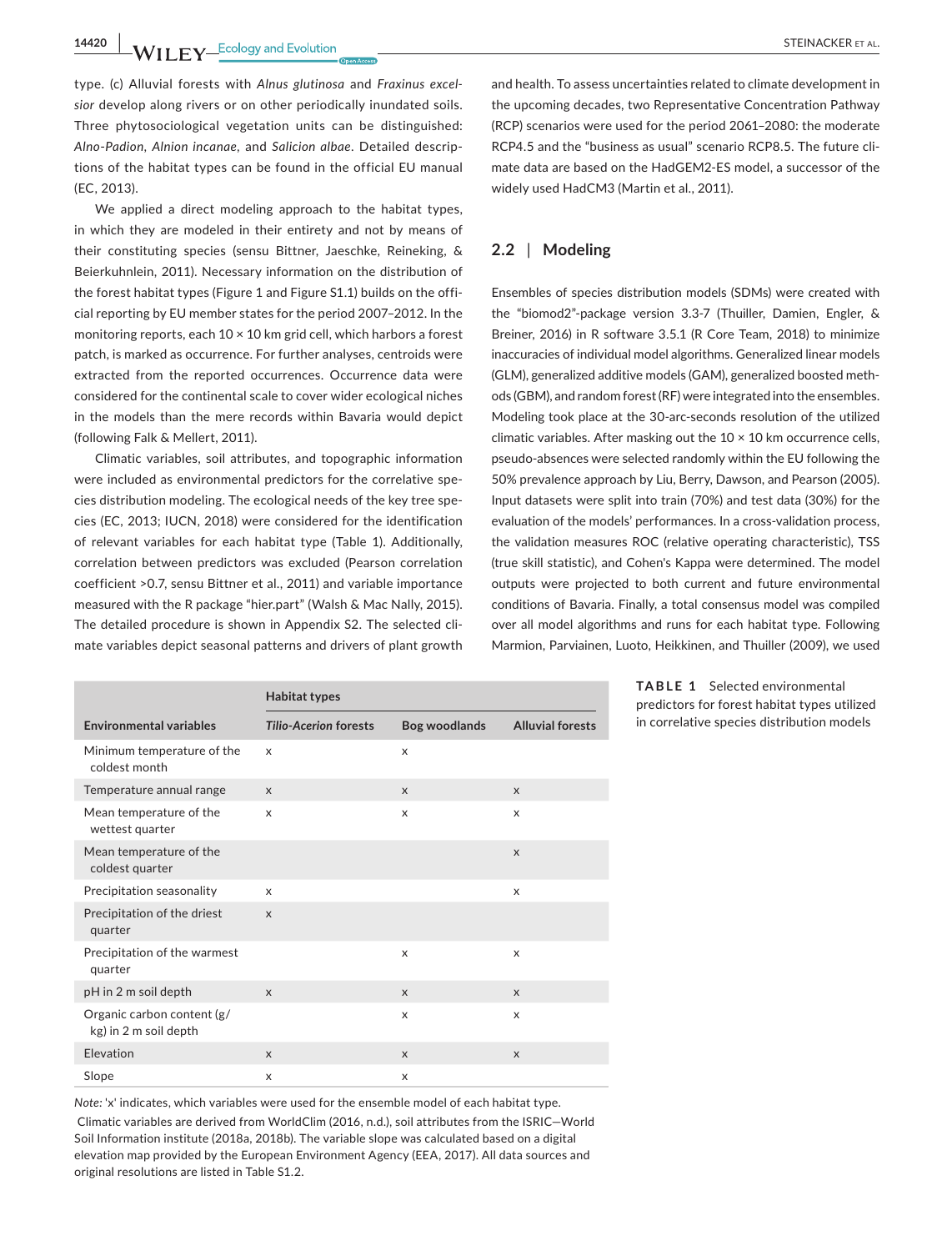the weighted mean of the ensembles for further analysis. Using the threshold that maximizes the sum of sensitivity and specificity (Liu, White, & Newell, 2013), the occurrence probabilities for each habitat type were converted into binary information.

# **2.3** | **Range change, coverage analysis, and elevational gradient statistics**

Based on the modeling results, range changes of the habitat types were estimated for each RCP scenario by comparing the projected future distribution with reported present-day occurrences ("BIOMOD\_RangeSize"-function in "biomod2"-package). For this purpose, the binary model outputs (30 arc-seconds) were aggregated to the resolution of the original distribution data (10  $\times$  10 km). The estimated changes in range size for the study region served as one criterion for the determination of the habitat types' exposure levels.

As second criterion for the exposure of habitat types to climate change, we assessed their coverage by PAs in Bavaria. The overlap of potential occurrences of the forests with shapefiles of Natura 2000 sites was computed for all time steps and RCP scenarios. The following categories express changing environmental suitability of the protected areas with respect to the forest habitat types:

- unoccupied stable: PA does not host habitat type at present nor in future;
- loss: PA hosts habitat type at present but potentially not in future;
- occupied stable: PA hosts habitat type at present and potentially also in future;
- gain: PA does not host habitat type at present but potentially in future.

The changing environmental suitability of the PAs was then tested against the elevational range found inside of the corresponding conservation site. The zonal statistics tool in ArcGIS 10.5 was used to assign elevation ranges to the individual PAs based on a digital elevation map (EEA, 2017). Kruskal–Wallis rank-sum tests (R package "stats" 3.5.1) compared the previously defined "changing suitability" categories of the PAs with regard to this elevation range attribute. Post hoc tests were carried out with the "kruskalmc"-function of the R package "pgirmess" version 1.6.9 (Giraudoux, Antonietti, Beale, Pleydell, & Treglia, 2018). Wilcoxon tests (R package "stats") were executed to furthermore test whether the elevational range interferes with the future environmental suitability of PAs independent of their current occupation by the habitat types.

# **3** | **RESULTS**

# **3.1** | **Range change of forest habitat types under climate change in Bavaria, Germany**

The three studied forest habitat types face very different perspectives until the 2070s. Bog woodlands react most sensitively to expected abiotic changes. Up to 94% of their small Bavarian range are projected to be lost until the second half of this century (Table 2). Irrespective of the scenario, <10% of the entire study region will provide suitable environmental conditions for bog woodlands. Potential refugia are situated in the Alps and their foothills (Figure 2). For RCP4.5, sites in eastern Bavaria additionally remain suitable or emerge as appropriate locations.

For the *Tilio-Acerion* forests, the spatial response varies considerably between the two climate change scenarios. Under RCP4.5, the model projects an overall range expansion (36% relative to current range size), constituted by both losses of currently occupied cells (34%) and gains of new suitable area (70%) (Table 2). In contrast, the proportion of newly available areas under RCP8.5 is noticeably lower (35% relative to current range size), while the

|              |       | Climate change<br>scenario | Total suitable grid<br>cells [%] | Lost grid cells<br>$[\%]$ | Gained grid cells<br>$[\%]$ | Net change in<br>occupied cells [%] |
|--------------|-------|----------------------------|----------------------------------|---------------------------|-----------------------------|-------------------------------------|
| Habitat type | 9180* | Current                    | 41                               |                           |                             |                                     |
|              |       | <b>RCP4.5</b>              | 55                               | 34                        | 70                          | $+36$                               |
|              |       | <b>RCP8.5</b>              | 28                               | 67                        | 35                          | $-32$                               |
|              | 91D0* | Current                    | 19                               |                           |                             |                                     |
|              |       | <b>RCP4.5</b>              | 6                                | 74                        | 6                           | $-68$                               |
|              |       | <b>RCP8.5</b>              | 1                                | 94                        | ~1                          | $-94$                               |
|              | 91E0* | Current                    | 92                               |                           |                             |                                     |
|              |       | <b>RCP4.5</b>              | 100                              | $\mathsf{O}\xspace$       | 9                           | $+9$                                |
|              |       | <b>RCP8.5</b>              | 100                              | ~1                        | 9                           | $+9$                                |
|              |       |                            |                                  |                           |                             |                                     |

**TABLE 2** Projected range change of *Tilio-Acerion* forests of slopes, screes, and ravines (9180\*), bog woodlands (91D0\*), and alluvial forests with *A. glutinosa* and *F. excelsior* (91E0\*) in Bavaria, Germany

*Note:* Change analysis compared observed current with projected future occupation of cells (10 × 10 km). "Total suitable grid cells" refers to environmentally suitable proportion of Bavaria's territory. Percentages for "loss," "gain," "net change" are relative to current range size. The future distribution of the habitat types was modeled as ensembles of correlative species distribution models combining GAM, GLM, GBM and RF. Climate change scenarios RCP4.5 and RCP8.5 were considered for the HadGEM2-ES model for 2061–2080.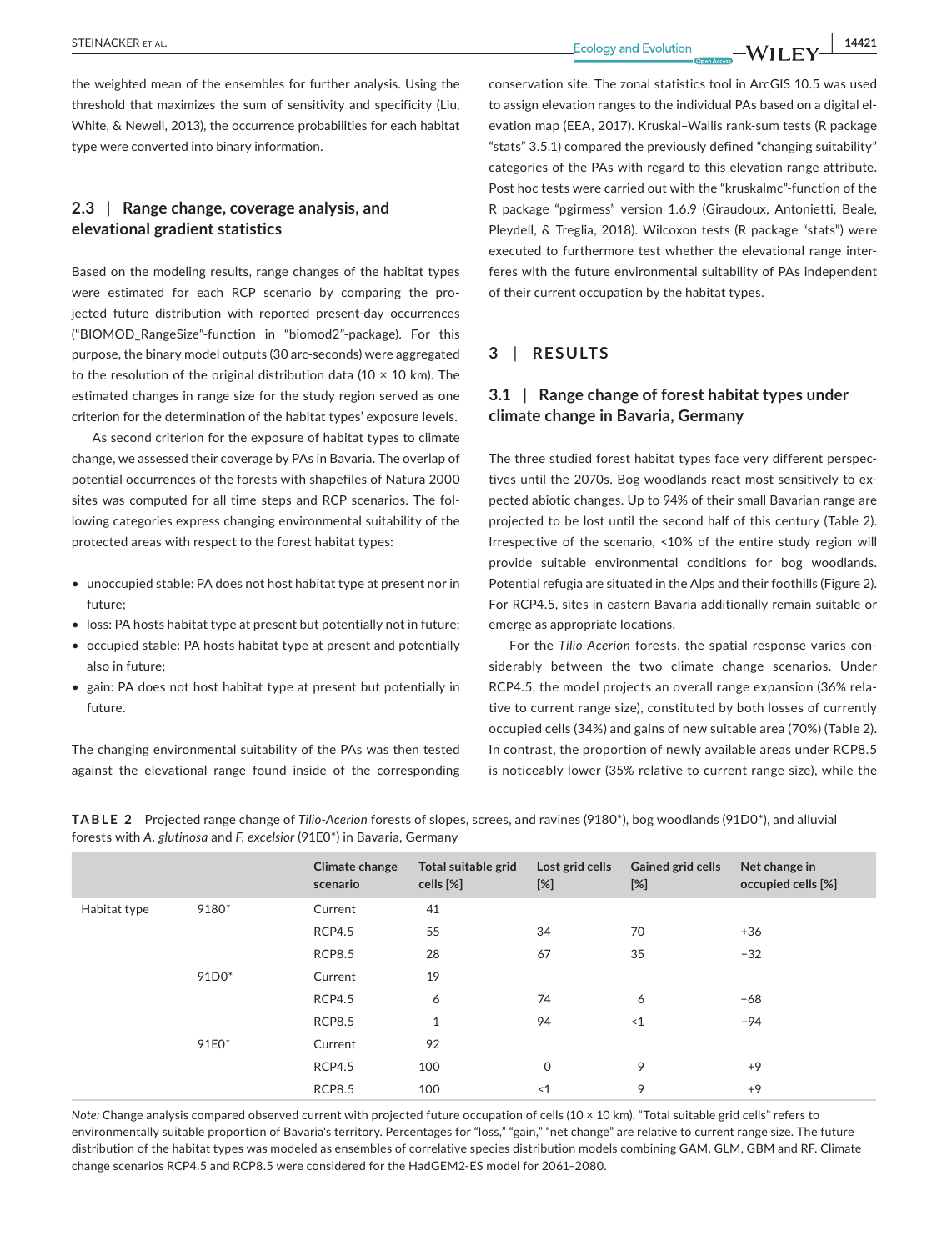**14422 |**  STEINACKER et al.

projected losses amount to 67% of currently occupied grid cells. As a consequence, *Tilio-Acerion* forests will experience an overall range contraction under RCP8.5 to about two-third of their current range size within Bavaria. Spatially, the distribution of this habitat type will shift east- and southward (Figure 2) according to the model. While the observed presences in central and northern Bavaria could still be occupied under RCP4.5, they are likely to disappear under RCP8.5.

The alluvial forests with *A. glutinosa* and *F. excelsior* prove to be less exposed. For both climate change scenarios, this habitat type is projected to not shrink. Focussing on the fundamental environmental suitability of space rather than the exact locations of watercourses, the alluvial forests could slightly expand their range under RCP4.5 (9% gain relative to current range size) (Table 2).

# **3.2** | **Future coverage of forest habitat types in the Bavarian Natura 2000 network**

One important criterion when assessing the endangerment of forest types is their coverage by PAs. The intersection between modeled future distribution of the forest habitat types and the locations of

Bavarian Natura 2000 sites revealed distinct differences in potential representation (Table 3).

Even under the criterion of PA coverage, bog woodlands reach the highest exposure scores. Two-thirds of the PAs, which accommodate the habitat type at present, lose their function as host even under moderate climate change (RCP4.5). For RCP8.5, this proportion raises to more than 90%. From all Bavarian Natura 2000 sites, 15% potentially accommodate fractions of bog woodlands under RCP4.5 and as little as 3% provide suitable environmental conditions under RCP8.5. Under RCP8.5, only 310 km<sup>2</sup> of the modeled suitable territory fall within currently established PAs.

The projected future PA coverage of *Tilio-Acerion* forests of slopes, screes, and ravines is likewise threatened. Twenty nine percent (RCP4.5) and 61% (RCP8.5) of those sites, which host the habitat type nowadays, lose their environmental suitability during the 21st century. The pronounced differences between climate change scenarios in the case of this habitat type are visible for the conservation status as well. Thirty four percent of all Bavarian Natura 2000 sites potentially intersect with *Tilio-Acerion* forests under RCP8.5, compared to 65% under RCP4.5. Along with the projected range reduction under RCP8.5, the area suitable for *Tilio-Acerion* forests and covered by PAs drops by 42%.



**FIGURE 2** Modeled range change of (a, b) *Tilio-Acerion* forests of slopes, screes, and ravines, (c, d) bog woodlands, and (e, f) alluvial forests with *A. glutinosa* and *F. excelsior* in Bavaria until 2061–2080. Change classes distinguish between cells, which are likely to lose the habitat type, gain suitability for it or remain either stable occupied or unoccupied by it under climate change. For detailed description on change analysis and models, see Section 2 and caption of Table 2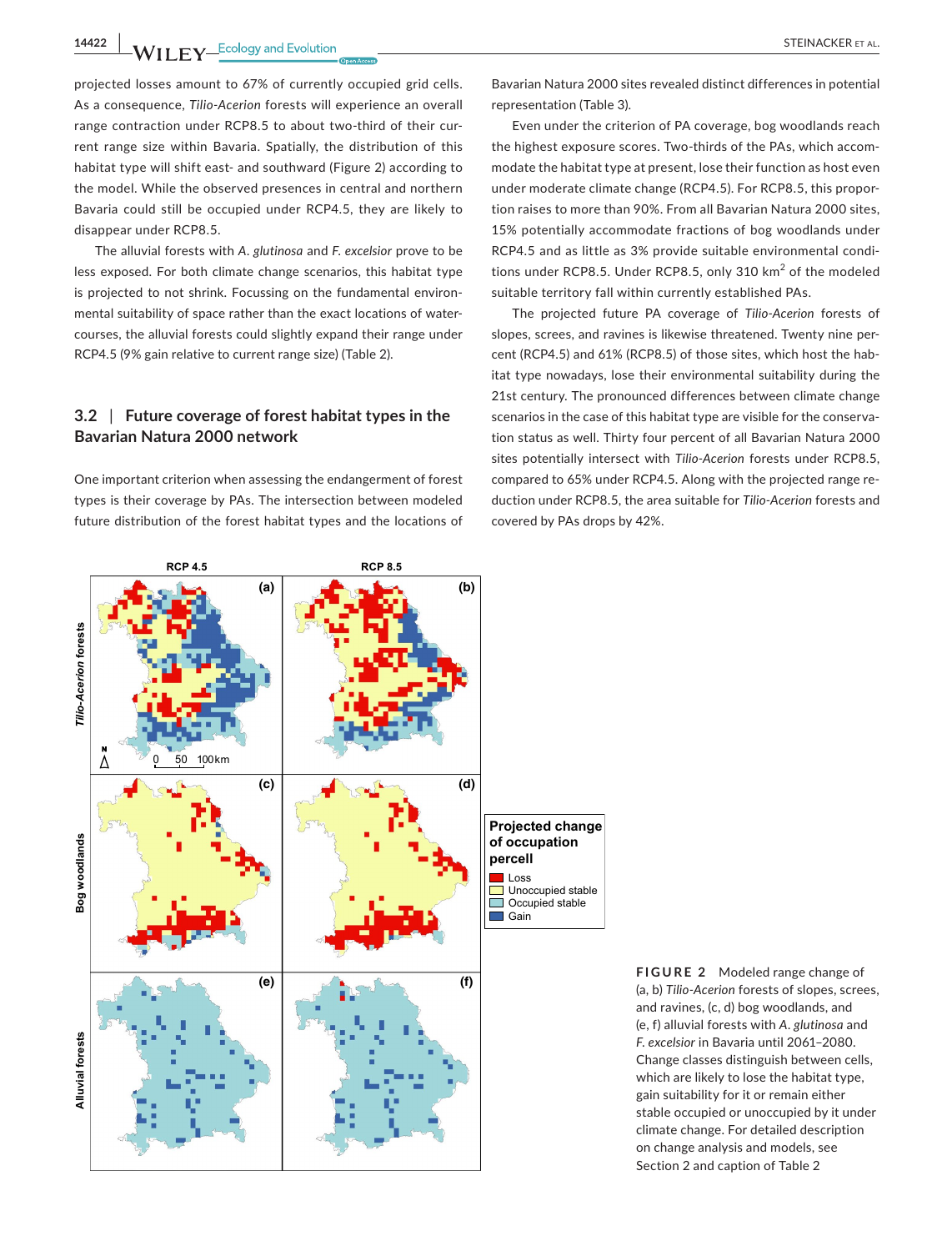**Ecology and Evolution 14423** 

For alluvial forests with *A. glutinosa* and *F. excelsior*, more Natura 2000 sites than today seem to be capable of accommodating the habitat type in the future. For the change classes, neither "loss" nor "unoccupied stable" are represented in RCP4.5 and are negligible under RCP8.5.

# **3.3** | **Elevational range as predictor for future suitability of protected areas**

In addition to the exposure assessments for the forest habitat types, it was analyzed whether larger elevational ranges inside of conservation sites favor their future role as refuge for endangered habitat types. The statistical results (Figure 3, Appendix S3) indicate that PAs differ significantly in their future potential for hosting two out of three habitat types (bog woodlands and *Tilio-Acerion* forests) depending on the elevational range found inside of them. Partially confirming the initial assumption, PAs with larger elevational ranges are more likely to maintain environmental suitability for these two habitat types for both climate change scenarios. For the widespread alluvial forests such a pattern could not be found.

#### **3.4** | **Model evaluation**

Evaluating the quality of the models, projections for the reference period of 1970–2000 were mostly over-predictive in comparison with the currently observed distributions within Bavaria (compare Figure 1 and Appendix S4). On European scale, the ensemble models were capable to project the range of the forest habitat types adequately (Table S5.1 and Figure S1.1). Comparing expert-based ecology descriptions for the key tree species (e.g., EC, 2013; IUCN, 2018) with generated response curves (Appendix S6) and variable importance rankings (Table S7.1) permitted an additional assessment of the models' plausibility. Known differences of the forest types with regard to frost sensitivity, for example, were captured well by

the models. The corresponding variables "minimum temperature of the coldest month" or "mean temperature of the coldest quarter" were crucial to explain current distribution patterns of all three habitat types. While bog woodlands tolerate cold temperatures, which is emphasized by their range expansion toward Northern Europe (Figure S1.1), *Tilio-Acerion* forests and alluvial forests react sensitively toward frost. The different ecological requirements also serve to reason the reaction of the individual habitat types to climate change.

# **4** | **DISCUSSION**

# **4.1** | **Exposure differences among forest habitat types**

Measured by the modeled range size, range change and coverage by Natura 2000 areas, the investigated forest habitat types exhibit different levels of exposure toward climate change at a regional scale. Comparable previous research did not consider the criterion of protected area coverage. Nevertheless, literature supports the results presented here by likewise predicting range losses for many tree species and stressing sensitivity differences (Dyderski et al., 2018; Ohlemüller, Gritti, Sykes, & Thomas, 2006; Walentowski et al., 2017). In this context, altered species compositions of forests become relevant (Buras & Menzel, 2019). According to Schlumprecht, Gohlke, and Bierkuhnlein (2014), distribution shifts of habitat types are less likely than the contraction of their ranges. In our study, bog woodlands are most threatened, followed by *Tilio-Acerion* forests of slopes, screes, and ravines. The alluvial forests with *A. glutinosa* and *F. excelsior* seem to be remarkably less exposed to climatic changes.

For bog woodlands, projects by the German Federal Agency for Nature Conservation (Bittner & Beierkuhnlein, 2014) and the European Topic Centre on Air and Climate Change (Otto, Harley, van Minnen, Pooley, & de Soye, 2012) also assigned high vulnerability levels to this habitat type. For *Picea abies* and *Pinus sylvestris*,

**TABLE 3** Changing environmental suitability of Bavarian Natura 2000 sites to host habitat types *Tilio-Acerion* forests of slopes, screes, and ravines (9180\*), bog woodlands (91D0\*), and alluvial forests with *A. glutinosa* and *F. excelsior* (91E0\*) under climate change

|              |         | Climate<br>change<br>scenario | [%] of all Bavarian Natura 2000 sites |          |                 | [%] of currently suitable<br>Bavarian Natura 2000 sites |             |                 |
|--------------|---------|-------------------------------|---------------------------------------|----------|-----------------|---------------------------------------------------------|-------------|-----------------|
|              |         |                               | Unoccupied stable                     | Loss     | Occupied stable | Gain                                                    | Loss        | Occupied stable |
| Habitat type | 9180*   | <b>RCP4.5</b>                 | 15                                    | 21       | 51              | 14                                                      | 29          | 71              |
|              |         | <b>RCP8.5</b>                 | 23                                    | 43       | 28              | 6                                                       | 61          | 39              |
|              | $91D0*$ | <b>RCP4.5</b>                 | 58                                    | 27       | 14              | $\leq 1$                                                | 66          | 34              |
|              |         | <b>RCP8.5</b>                 | 59                                    | 38       | 3               | 0                                                       | 93          | $\overline{ }$  |
|              | 91E0*   | <b>RCP4.5</b>                 | $\mathbf 0$                           | 0        | 98              | 2                                                       | $\mathbf 0$ | 100             |
|              |         | <b>RCP8.5</b>                 | 0                                     | $\leq$ 1 | 98              | $\overline{2}$                                          | $\Omega$    | 100             |

*Note:* Based on intersection of observed current and projected future distribution of habitat types with protected area (PA) polygons. For detailed description on models, see Section 2 and caption of Table 2. Change classes of PAs: "unoccupied stable" (no current host and no future host of habitat type), "loss" (current host of habitat type but no future host), "occupied stable" (current and future host of habitat type) or "gain" (no current host but future host of habitat type).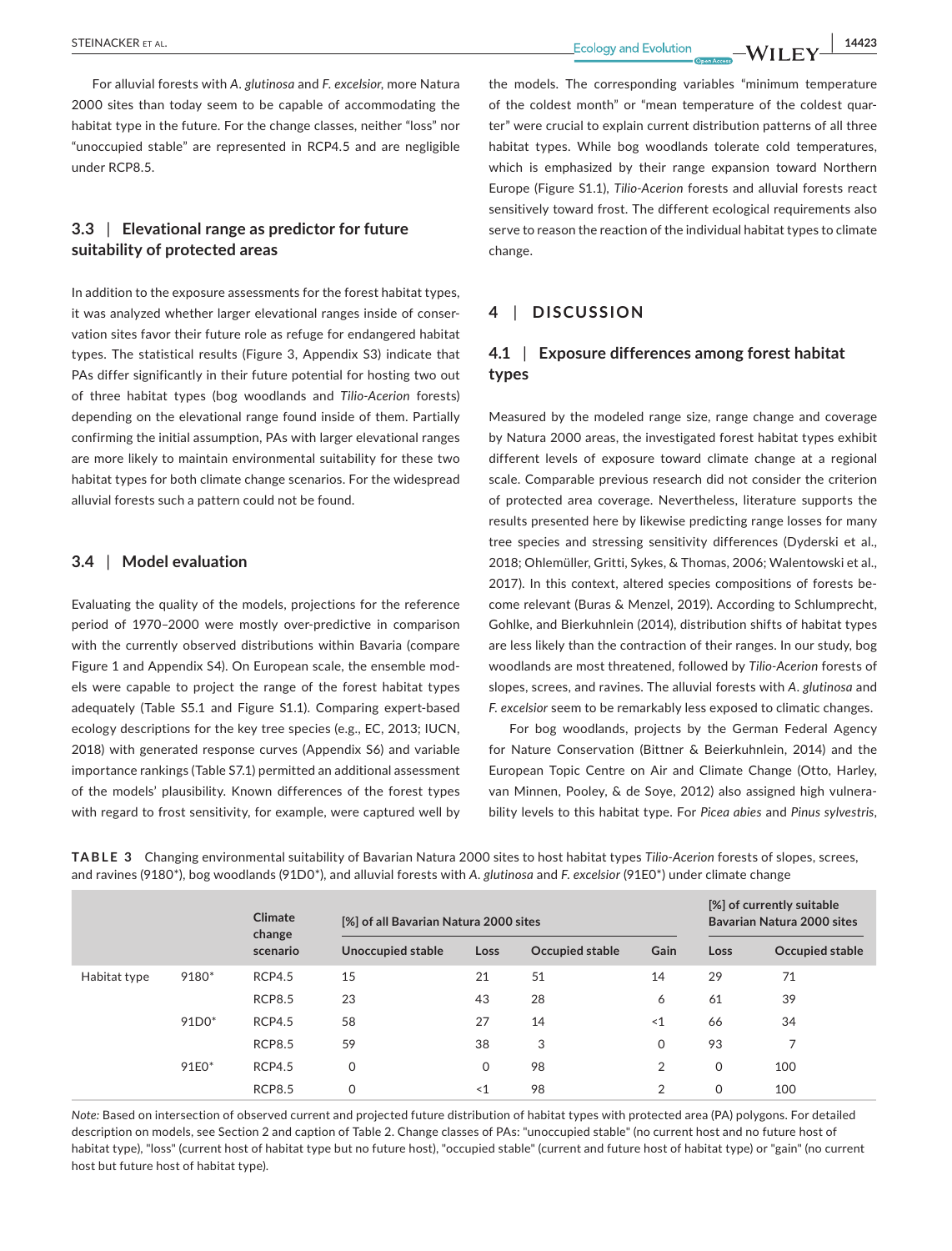**14424 |**  STEINACKER et al.



**FIGURE 3** Local elevation range within Bavarian Natura 2000 areas in relation to their modeled function as potential hosts for selected forest habitat types under climate change scenario RCP8.5. For detailed description on change classes of PAs and models, see Section 2 and caption of Tables 2 and 3. Statistics were performed with Kruskal–Wallis rank-sum test and "kruskalmc" post hoc test (R packages "stats" and "pgirmess"). Significance levels are expressed by asterisks, where \*\*\* symbolises p values of ≤ .001 and 'ns' refers to p values ≥ .05. The lowercase alphabets describe, which groups are significantly different from each other. Additional statistical graphs in Appendix S3

which are characteristic to bog woodlands, other studies projected vast declines for their European range (Takolander, Hickler, Meller, & Cabeza, 2019) and their climate envelopes' accordance with the climatic conditions of Bavaria (Kölling & Zimmermann, 2007). Based on the identified high importance of cold minimum temperatures for this habitat type, we conclude that expected milder temperatures cause the projected negative range trends of bog woodlands. Seasonal decreases in precipitation might be a further threat to bog woodlands, as they depend on specific soil water conditions (EC, 2013). Due to their low pH values and restrictions in nutrient availability (see Figure S6.2; Table S7.1), bog woodlands are additionally narrowed to sites that will not evolve within short time scales.

Focusing on the tree species of *Tilio-Acerion* forests, a trade-off between the thermophilic character of *T. cordata* and *T. platyphyllos* (Ellenberg & Leuschner, 2010) and the drought sensitivity of *T. cordata* and *A. pseudoplatanus* (Crowley, Rivers, & Barstow, 2017; Rivers, Barstow, & Khela, 2017) might explain the opposing trends in range size depending on the considered climate change scenario. While a moderate warming (especially of minimum temperatures) under RCP4.5 is likely to favor this habitat type, conditions under RCP8.5 might become too dry for its persistence (lower precipitation of the driest quarter). Discrepancies between our results and the studies by Kölling and Zimmermann (2007), as well as Bittner and Beierkuhnlein (2014), therefore potentially originate in differences of climate change scenarios, climate models, time period, and utilized variables. These studies found the region as a stable host for *Tilio-Acerion* forests and identified a low susceptibility of key tree species to climate change. However, model results for single species cannot be translated directly into the development of the corresponding habitat type.

Investigating *A. glutinosa* and *F. excelsior*, belonging to the alluvial forests, Kölling and Zimmermann (2007) support the here postulated positive trend for the future. A potential reason for the projected high occurrence probability of alluvial forests within Bavaria might lie in milder mean temperatures of the coldest quarter. Both experts (Shaw, Roy, & Wilson, 2014) and our models highlight the sensitivity of alluvial forests to longer phases of frost. Note that in total three phytosociological alliances and a magnitude of plant species fall into the definition of this habitat type resulting in a high variety of species assemblages, which enlarges its tolerated spectrum of environmental conditions and aggravates interpretations in an ecological context. Including very different communities in its definition in EU legislation also explains the low sensitivity of this habitat type to climatic changes in comparison with others that are comparably uniform in species composition.

#### **4.2** | **Implications for nature conservation**

This study demonstrated that all examined forest habitat types face less favorable conditions under more intense climatic changes (i.e., RCP8.5). This relates to modeled changes in range size and future coverage by PAs. The estimated representation within the Bavarian Natura 2000 network is lower for all three habitat types under RCP8.5 than RCP4.5. For *Tilio-Acerion* forests, the two climate change scenarios even cause opposite trends in range size development. Therefore, the mitigation of anthropogenic climate change must be the first step of any conservation strategy. As climatic changes are unavoidable to some extent (Kovats et al., 2014),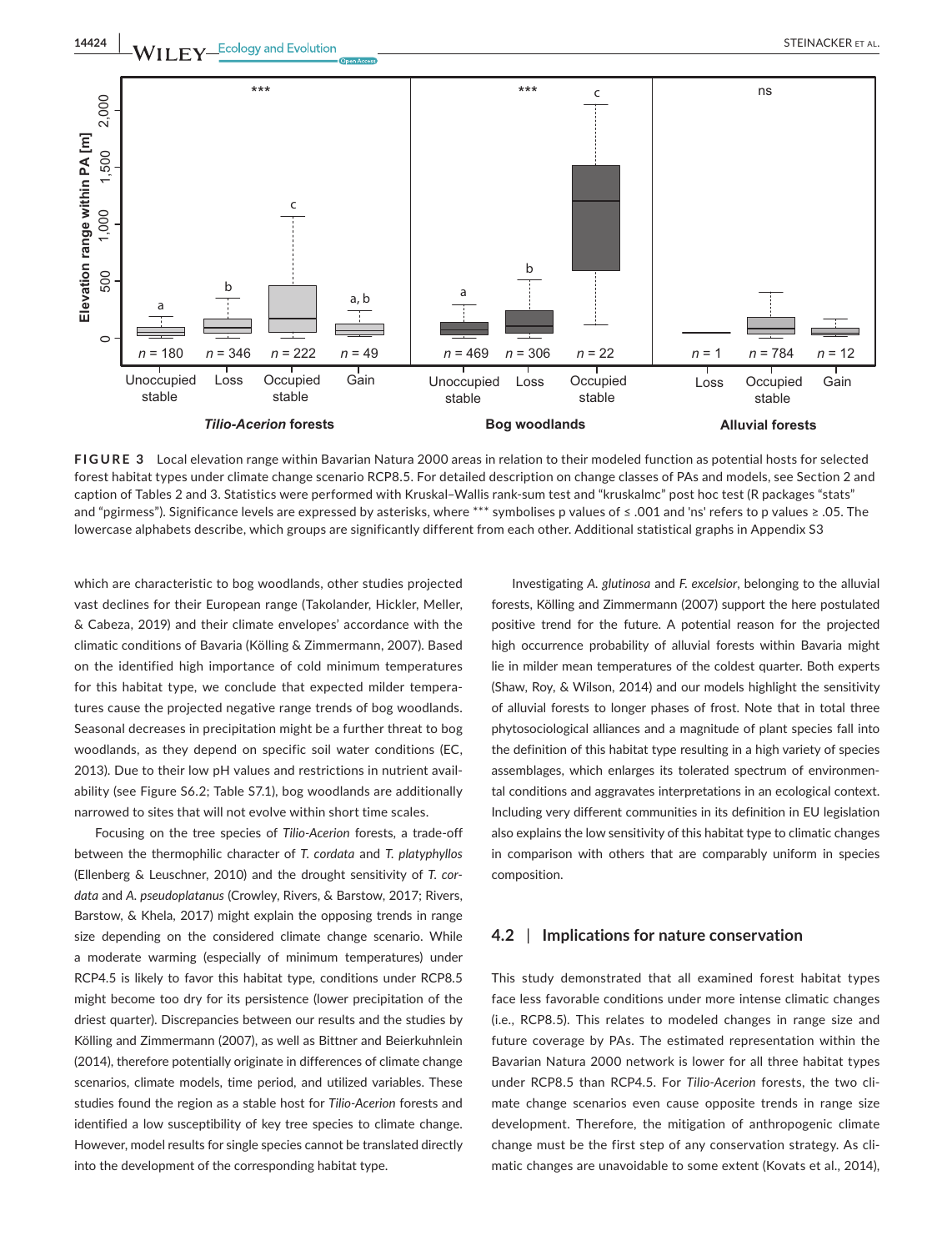**STEINACKER ET AL.** 14425

scientists also call for the reduction of nonclimatic stressors on endangered forests (EEA, 2016).

Further implications for conservation practice relate to the extent and functionality of the Natura 2000 network. The designation of additional sites seems necessary to sustain the representation of the forest habitat types despite climate change induced distribution shifts. Spatially, conservation gaps might form in the east and south of the study region. Especially, the Alpine foothills and Alps serve as refugia to the two more threatened habitat types.

In the selection process for new Natura 2000 sites, connectivity, coherence, area, redundancy, and climate change concerns need to be considered (Hannah, 2008). Connecting corridors or stepping stones should link recent occurrences with regions of projected future suitability and allow for genetic exchange between populations to foster adaptation (e.g., Keeley et al., 2018; Nuñez et al., 2013). As elevational ranges demonstrably influence the future potential of PAs to host certain habitat types, we add the inclusion of elevational ranges to these recommendations. Other researchers have already mentioned diversity of topography and "topoclimate" as necessary criteria (Heller et al., 2015; Nadeau, Fuller, & Rosenblatt, 2015). PAs flexible in space and time represent another progressive conservation concept (Bull, Suttle, Singh, & Milner-Gulland, 2013; Hannah, 2008). However, Milad et al. (2011) raise concerns about competing land use interests and established property structures in the context of PA designations. Numerous case studies have described conflicts during the implementation of Natura 2000 sites and their management (e.g., Beunen & de Vries, 2011; Campagnaro, Sitzia, Bridgewater, Evans, & Ellis, 2019; Crossey, Roßmeier, & Weber, 2019; Gallo, Malovrh, Laktić, De Meo, & Paletto, 2018; Kati et al., 2015; Paletto et al., 2019). They suggest to enable participatory approaches which involve local stakeholders, for example, foresters and land owners.

Particularly for tree species and forest habitats, assisted colonization is an option worth considering (e.g., Williams & Dumroese, 2013). Kreyling et al. (2011) summarize the advantages and risks connected to this conservation concept. In a forest context, this would include the support of better-adapted tree species or provenances and increasing overall heterogeneity and diversity. With assisted migration, the barriers imposed by landscape fragmentation and limited dispersal abilities of tree species could be reduced. The improvement of the management of Natura 2000 sites plays another important role in safeguarding the priority habitat types (Geyer, Kreft, Jeltsch, & Ibisch, 2017). Conservation measures for the here considered forest habitat types include, for example, the restoration of natural hydrological conditions and the removal of exotic plants (Hughes, del Tánago, & Mountford, 2012; Stiftung Naturschutzfonds Brandenburg, n.d.).

In the context of changing environmental suitability for target habitat types, assessments of the functionality of individual Natura 2000 sites become relevant. While additional sites would ensure the future coverage of protected habitat types, prospective unsuitable PAs should be investigated with respect to their purpose. Here, we argue that the multifunctionality of Natura 2000 areas reduces their risk of losing the reason for existence. Questions arise whether the EU Habitats Directive provides the

means to adapt conservation strategies and the protected area network as described above (Cliquet, 2014). As the future might foster entirely new, unexperienced species compositions ("novel ecosystems"), altered legal definitions of the habitat types could ensure the maintenance of the conservation status of natural and seminatural forests of Europe.

#### **4.3** | **Limitations**

While this research highlights the usefulness of correlative SDMs for conservation purposes, we recognize limitations to the presented approach. Foregoing general criticism of correlative SDMs (see Araújo et al., 2019; Araújo & Peterson, 2012; Ferrier & Guisan, 2006; Peterson, Cobos, & Jiménez-García, 2018), modeling forest habitat types remains particularly challenging.

A major obstacle lies in the availability of data: Firstly, monitoring data for EU habitat types is only available at a  $10 \times 10$  km resolution. However, Bavarian Natura 2000 sites are often smaller. Secondly, distribution data from non-EU countries would be useful, as nature does not conform with political boundaries. In addition, habitat types are interpreted differently across countries and cannot be described by the mere sum of their constituting species (Berry, 2012; Bittner et al., 2011; Evans, 2012). Therefore, we applied a direct modeling approach to the legally defined habitats. For habitat types, which are defined more uniformly, another approach (e.g., Mücher, Hennekens, Bunce, Schaminée, & Schaepman, 2009) may be suitable as well. There, the distribution of a habitat is modeled in an indirect manner based on indicator plant species and ecological knowledge.

It should be borne in mind that the direct impact of climate change is not the only threat to EU habitat types. Altered forest health conditions and pest outbreaks (e.g., bark beetles, see Marini et al., 2017) are additional challenges. Of outstanding importance for the here investigated forest habitat types is the ash dieback caused by the fungus *Hymenoscyphus pseudoalbidus*, which infects *F. excelsior* (Pautasso, Aas, Queloz, & Holdenrieder, 2013). Consequently, the projected widespread environmental suitability for alluvial forests with *A. glutinosa* and *F. excelsior* cannot be translated into a worry-free future. Habitat type 91E0\* is furthermore severely threatened by the invasion of alien plant species (Campagnaro, Brundu, & Sitzia, 2018). Natura 2000 sites are, in general, vulnerable to biological invasions due to their less strict exclusion of human activities (Gallardo et al., 2017; Guerra, Baquero, Gutiérrez-Arellano, & Nicola, 2018). These menaces need to be considered when interpreting the future conservation status of protected habitat types.

# **4.4** | **Outlook**

Building on the here modeled future environmental suitability of Bavaria for the considered forest habitat types, precise locations for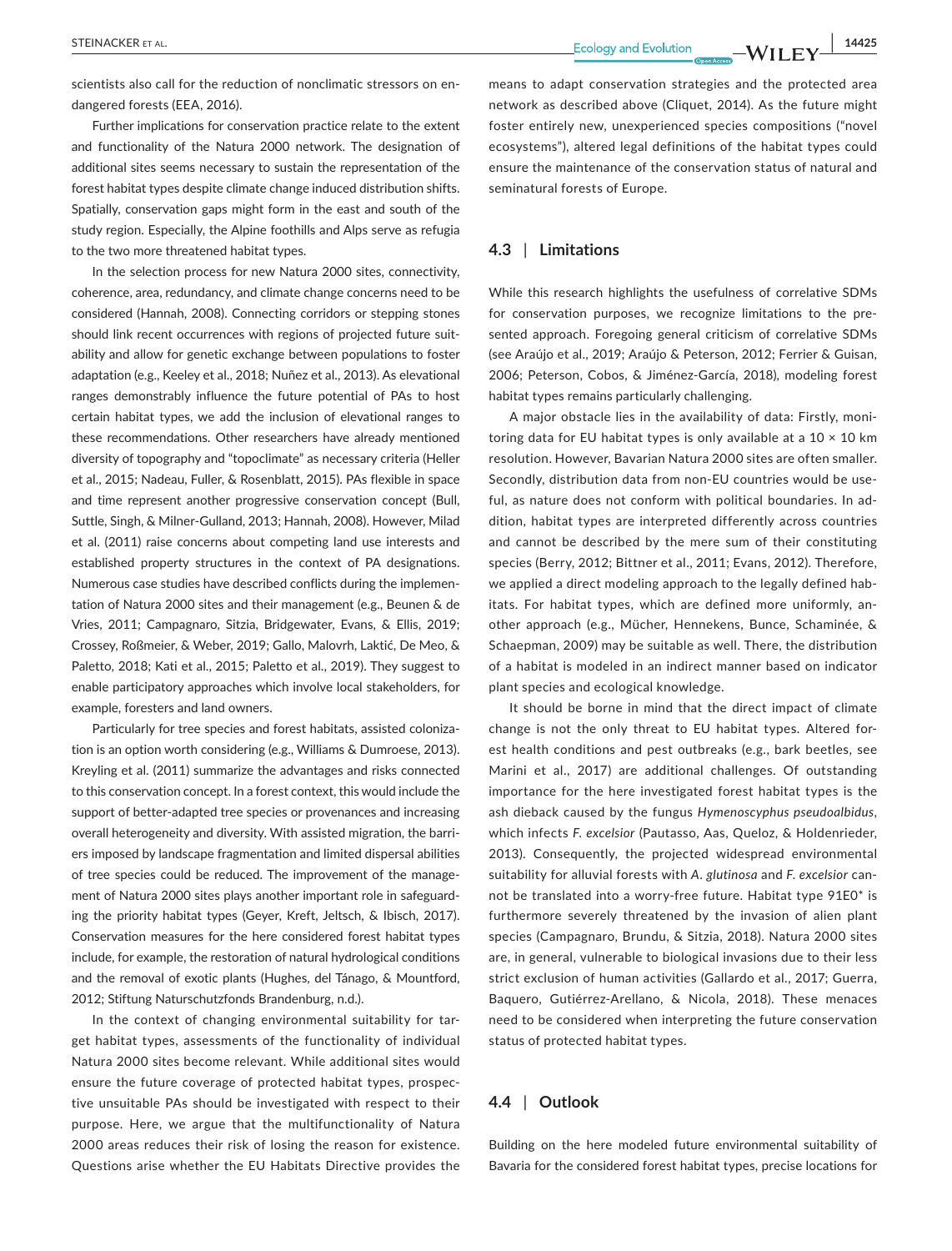**14426 WII FY** Ecology and Evolution **CONSIDER ALL CONSIDER ALL CONSIDER ALL CONSIDER ALL CONSIDER ALL** 

complementary PAs can be identified in a next step by including mask layers for land cover and watercourses. This step will be particularly crucial to increase the reliability of suitability maps for the alluvial forests. We advocate to consider additional climate models and scenarios in subsequent ensemble modeling studies to further reduce uncertainties related to the climate development itself (Buisson, Thuiller, Casajus, Lek, & Grenouillet, 2010; Peterson et al., 2018).

Moving ahead methodologically, the monitoring of habitats from the EU Directive needs to be conducted at a better resolution. To further improve the quality of input data, research on nonequilibrium states of the observed distributions of European forests should be strengthened (García-Valdés, Zavala, Araújo, & Purves, 2013). In order to advance the models themselves, we call for the incorporation of three additional factors: the competition by alien species, scenarios on forest management options, and the dispersal abilities of the habitat types' constituting species. For the latter, supplementary research is necessary to fully comprehend the translation of species' dispersal into the more complex process of habitat shifts. Moreover, management, such as assisted colonization, enables the establishment of trees even in naturally "unreachable" grid cells.

Expanding the analysis to a continental scale could provide insights into the overall perspectives of the forests, detect large-scale refugia for the most threatened bog woodlands, and determine Bavaria's role in conserving the selected habitat types. Comparable research is needed to improve the understanding of climate change impacts on other EU habitat types, especially the prioritized ones.

Ultimately, this research addressed essential knowledge gaps regarding the future conservation status of protected EU forest habitat types and the risks they face under climate change. Combining range change analyses based on correlative SDMs with estimates on the coverage by PAs, different levels of exposure of three moisture-dependent habitats toward climatic changes were identified.

The study therefore offers a methodology for conservation-oriented research questions in the face of climate change. For the investigated habitat types (*Tilio-Acerion* forests of slopes, screes, and ravines; bog woodlands; alluvial forests with *A. glutinosa* and *F. excelsior*), first suggestions for conservation strategies were derived. By the second half of the century, practitioners will be confronted with altered climatic conditions of currently established PAs. Environmental suitability maps and exposure comparisons of conservation targets can support them by allocating limited resources to most threatened biota and improving the Bavarian Natura 2000 network under here identified criteria. As the EU law requires favorable conservation statuses for all listed natural habitat types (European Council, 1992), we advocate the evaluation of future impacts on protected habitats to initiate informed conservation strategies.

#### **ACKNOWLEDGMENTS**

This project has received funding from the European Union's Horizon 2020 research and innovation program ECOPOTENTIAL under grant agreement No 641762. The publication was funded by the German Research Foundation (DFG) and the University of Bayreuth in the funding program Open Access Publishing. Members of the Department of Biogeography at the University of Bayreuth supported this project by providing technical assistance on the methodology and intellectual input on this manuscript.

#### **CONFLICT OF INTEREST**

The authors declare no conflict of interest.

#### **AUTHOR CONTRIBUTIONS**

While all authors conceptualized the study, Claudia Steinacker conducted the analysis, interpreted the results, and led the writing process. Carl Beierkuhnlein and Anja Jaeschke supervised this study and reviewed the manuscript.

#### **ORCID**

*Claudia Steinacke[r](https://orcid.org/0000-0002-6456-4628)* <https://orcid.org/0000-0002-9378-2237> *Carl Beierkuh[nlein](https://orcid.org/0000-0001-8361-0960)* <https://orcid.org/0000-0002-6456-4628> *Anja Jaeschke* <https://orcid.org/0000-0001-8361-0960>

#### **DATA AVAILABILITY STATEMENT**

The data used for this study were derived from publicly available datasets. The sources are listed in Appendix S1.2 as well as in the reference list. The R code, produced ensemble models, range change maps, and protected area shapefiles can be accessed under [https://](https://doi.org/10.5281/zenodo.3532892) [doi.org/10.5281/zenodo.3532892](https://doi.org/10.5281/zenodo.3532892) of the Zenodo Repository.

#### **REFERENCES**

- Alagador, D., Cerdeira, J. O., & Araújo, M. B. (2016). Climate change, species range shifts and dispersal corridors: An evaluation of spatial conservation models. *Methods in Ecology and Evolution*, *7*, 853–866. [https](https://doi.org/10.1111/2041-210X.12524) [://doi.org/10.1111/2041-210X.12524](https://doi.org/10.1111/2041-210X.12524)
- Araújo, M. B., Alagador, D., Cabeza, M., Nogués-Bravo, D., & Thuiller, W. (2011). Climate change threatens European conservation areas. *Ecology Letters*, *14*, 484–492. [https://doi.](https://doi.org/10.1111/j.1461-0248.2011.01610.x) [org/10.1111/j.1461-0248.2011.01610.x](https://doi.org/10.1111/j.1461-0248.2011.01610.x)
- Araújo, M. B., Anderson, R. P., Márcia Barbosa, A., Beale, C. M., Dormann, C. F., Early, R., … Rahbek, C. (2019). Standards for distribution models in biodiversity assessments. *Science Advances*, *5*, eaat4858. [https://](https://doi.org/10.1126/sciadv.aat4858) [doi.org/10.1126/sciadv.aat4858](https://doi.org/10.1126/sciadv.aat4858)
- Araújo, M. B., & New, M. (2007). Ensemble forecasting of species distributions. *Trends in Ecology & Evolution*, *22*, 42–47. [https://doi.](https://doi.org/10.1016/j.tree.2006.09.010) [org/10.1016/j.tree.2006.09.010](https://doi.org/10.1016/j.tree.2006.09.010)
- Araújo, M. B., & Peterson, A. T. (2012). Uses and misuses of bioclimatic envelope modeling. *Ecology*, *93*, 1527–1539. [https://doi.](https://doi.org/10.1890/11-1930.1) [org/10.1890/11-1930.1](https://doi.org/10.1890/11-1930.1)
- Bellouin, N., Collins, W. J., Culverwell, I. D., Halloran, P. R., Hardiman, S. C., Hinton, T. J., … Wiltshire, A. (2011). The HadGEM2 family of met office unified model climate configurations. *Geoscientific Model Development*, *4*, 723–757. <https://doi.org/10.5194/gmd-4-723-2011>
- Berry, P. (2012). Habitat sensitivity to climate change. In G. Ellwanger, A. Ssymank, & C. Paulsch (Eds.), *Naturschutz und Biologische Vielfalt: Vol. 118. Natura 2000 and climate change – a challenge* (pp. 111–122). Münster, Germany: BfN-Schriftenvertrieb Landwirtschaftsverlag.
- Beunen, R., & de Vries, J. R. (2011). The governance of Natura 2000 sites: The importance of initial choices in the organisation of planning processes. *Journal of Environmental Planning and Management*, *54*, 1041– 1059. <https://doi.org/10.1080/09640568.2010.549034>
- Bittner, T., & Beierkuhnlein, C. (2014). Entwicklung von Szenarien zur Beeinflussung und Veränderung von Lebensräumen durch den Klimawandel. In C. Beierkuhnlein, A. Jentsch, B. Reineking, H.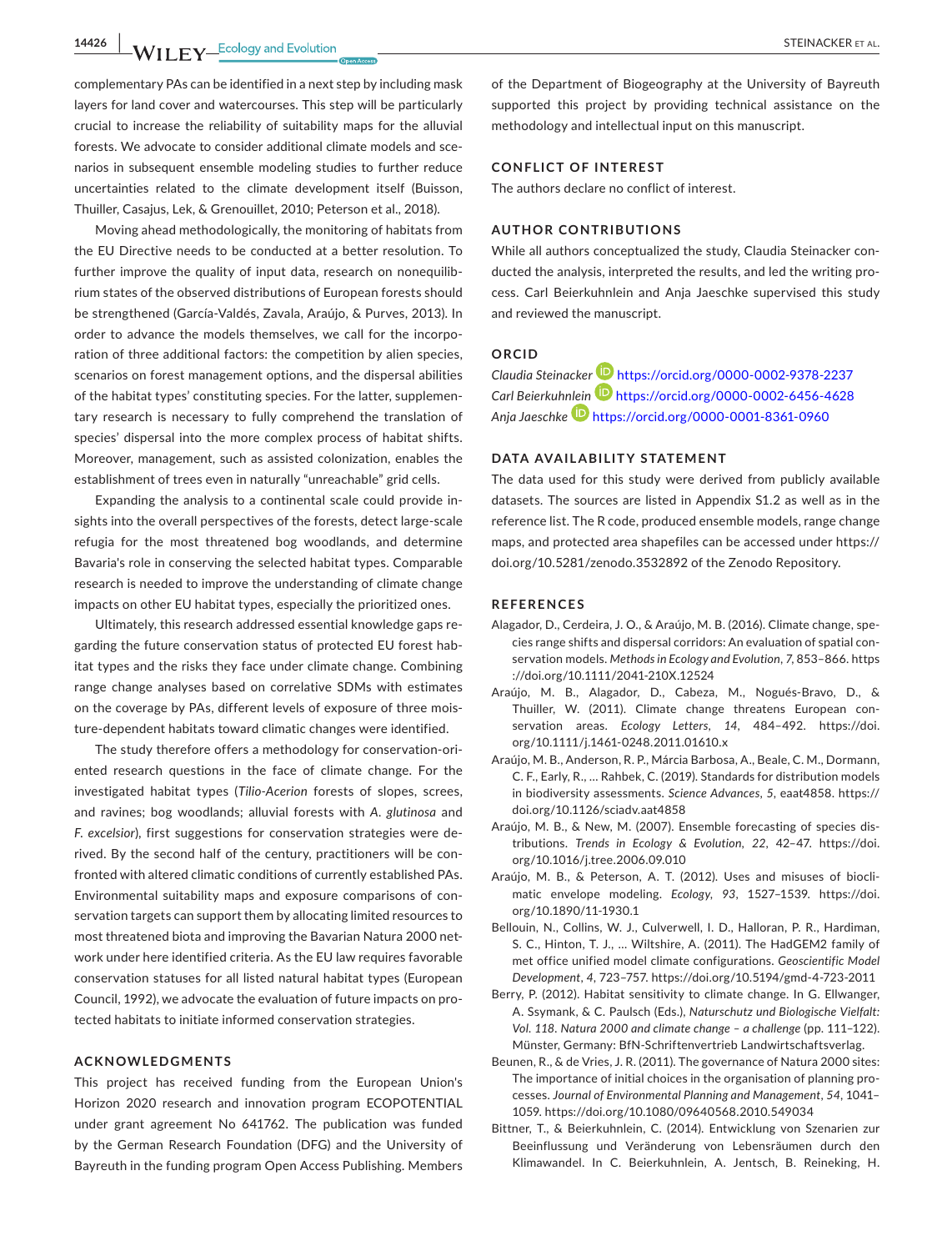**EXELINACKER ET AL.** 14427

Schlumprecht, & G. Ellwanger (Eds.), *Naturschutz und Biologische Vielfalt: Vol. 137. Auswirkungen des Klimawandels auf Fauna, Flora und Lebensräume sowie Anpassungsstrategien des Naturschutzes* (pp. 274–367). Münster, Germany: BfN-Schriftenvertrieb Landwirtschaftsverlag.

- Bittner, T., Jaeschke, A., Reineking, B., & Beierkuhnlein, C. (2011). Comparing modelling approaches at two levels of biological organisation – Climate change impacts on selected Natura 2000 habitats. *Journal of Vegetation Science*, *22*, 699–710. [https://doi.](https://doi.org/10.1111/j.1654-1103.2011.01266.x) [org/10.1111/j.1654-1103.2011.01266.x](https://doi.org/10.1111/j.1654-1103.2011.01266.x)
- BMEL (Federal Ministry of Food and Agriculture) (2015). *The forests in Germany. Selected results of the third national forest inventory*. Rostock, Germany: Publikationsversand der Bundesregierung.
- Breshears, D. D., Adams, H. D., Eamus, D., McDowell, N. G., Law, D. J., Will, R. E., … Zou, C. B. (2013). The critical amplifying role of increasing atmospheric moisture demand on tree mortality and associated regional die-off. *Frontiers in Plant Science*, *4*, 266. [https://doi.](https://doi.org/10.3389/fpls.2013.00266) [org/10.3389/fpls.2013.00266](https://doi.org/10.3389/fpls.2013.00266)
- Brockerhoff, E. G., Barbaro, L., Castagneyrol, B., Forrester, D. I., Gardiner, B., González-Olabarria, J. R., … Jactel, H. (2017). Forest biodiversity, ecosystem functioning and the provision of ecosystem services. *Biodiversity and Conservation*, *26*, 3005–3035. [https://doi.](https://doi.org/10.1007/s10531-017-1453-2) [org/10.1007/s10531-017-1453-2](https://doi.org/10.1007/s10531-017-1453-2)
- Buisson, L., Thuiller, W., Casajus, N., Lek, S., & Grenouillet, G. (2010). Uncertainty in ensemble forecasting of species distribution. *Global Change Biology*, *16*, 1145–1157. [https://doi.](https://doi.org/10.1111/j.1365-2486.2009.02000.x) [org/10.1111/j.1365-2486.2009.02000.x](https://doi.org/10.1111/j.1365-2486.2009.02000.x)
- Bull, J. W., Suttle, K. B., Singh, N. J., & Milner-Gulland, E. J. (2013). Conservation when nothing stands still: Moving targets and biodiversity offsets. *Frontiers in Ecology and the Environment*, *11*, 203–210. <https://doi.org/10.1890/120020>
- Buras, A., & Menzel, A. (2019). Projecting tree species composition changes of European forests for 2061–2090 under RCP 4.5 and RCP 8.5 scenarios. *Frontiers in Plant Science*, *9*, [https://doi.org/10.3389/](https://doi.org/10.3389/fpls.2018.01986) [fpls.2018.01986](https://doi.org/10.3389/fpls.2018.01986)
- Campagnaro, T., Brundu, G., & Sitzia, T. (2018). Five major invasive alien tree species in European Union forest habitat types of the Alpine and Continental biogeographical regions. *Journal for Nature Conservation*, *43*, 227–238. [https://doi.org/10.1016/j.](https://doi.org/10.1016/j.jnc.2017.07.007) [jnc.2017.07.007](https://doi.org/10.1016/j.jnc.2017.07.007)
- Campagnaro, T., Sitzia, T., Bridgewater, P., Evans, D., & Ellis, E. C. (2019). Half earth or whole earth: What can Natura 2000 teach us? *BioScience*, *69*, 117–124. <https://doi.org/10.1093/biosci/biy153>
- Cliquet, A. (2014). International and European law on protected areas and climate change: Need for adaptation or implementation? *Environmental Management*, *54*, 720–731. [https://doi.org/10.1007/](https://doi.org/10.1007/s00267-013-0228-0) [s00267-013-0228-0](https://doi.org/10.1007/s00267-013-0228-0)
- Crossey, N., Roßmeier, A., & Weber, F. (2019). Zwischen der Erreichung von Biodiversitätszielen und befürchteten Nutzungseinschränkungen – (Landschafts)Konflikte um das europäische Schutzgebietsnetz Natura 2000 in Bayern. In K. Berr, & C. Jenal (Eds.), *Landschaftskonflikte* (pp. 269–290). Wiesbaden, Germany: Springer.
- Crowley, D., Rivers, M. C., & Barstow, M. (2017). *Acer pseudoplatanus (errata version published in 2018). The IUCN red list of threatened species 2017*. Retrieved from<http://www.iucnredlist.org/details/193856/0>
- Dempe, H., Jaeschke, A., Bittner, T., & Beierkuhnlein, C. (2012). Zukunft von Eichen-Hainbuchenwäldern und Heiden angesichts des Klimawandels. Potenzielle Entwicklung der Kohärenz von Lebensräumen im Natura 2000-Netzwerk. *Naturschutz und Landschaftsplanung*, *44*, 149–153.
- Dyderski, M. K., Paź, S., Frelich, L. E., & Jagodziński, A. M. (2018). How much does climate change threaten European forest tree species distributions? *Global Change Biology*, *24*, 1150–1163. [https://doi.](https://doi.org/10.1111/gcb.13925) [org/10.1111/gcb.13925](https://doi.org/10.1111/gcb.13925)
- EC (European Commission) (2013). *Interpretation manual of European Union habitats*. EUR28. Retrieved from [https://ec.europa.eu/envir](https://ec.europa.eu/environment/nature/legislation/habitatsdirective/docs/Int_Manual_EU28.pdf) [onment/nature/legislation/habitatsdirective/docs/Int\\_Manual\\_](https://ec.europa.eu/environment/nature/legislation/habitatsdirective/docs/Int_Manual_EU28.pdf) [EU28.pdf](https://ec.europa.eu/environment/nature/legislation/habitatsdirective/docs/Int_Manual_EU28.pdf)
- EEA (European Environment Agency) (2015). *EEA Technical Report: Vol. 2. State of nature in the EU. Results from reporting under the nature directives 2007–2012*. Luxembourg, UK: Publications Office of the European Union.
- EEA (European Environment Agency) (2016). *EEA Technical Report: Vol. 5. European forest ecosystems. State and trends*. Luxembourg, UK: Publications Office of the European Union.
- EEA (European Environment Agency) (2017). *Digital Elevation Model over Europe (EU-DEM)*. Retrieved from [https://www.eea.europa.eu/data](https://www.eea.europa.eu/data-and-maps/data/eu-dem/dem-epsg-3035/eudem_dem_3035_europe-tif.ovr)[and-maps/data/eu-dem/dem-epsg-3035/eudem\\_dem\\_3035\\_eu](https://www.eea.europa.eu/data-and-maps/data/eu-dem/dem-epsg-3035/eudem_dem_3035_europe-tif.ovr)[rope-tif.ovr](https://www.eea.europa.eu/data-and-maps/data/eu-dem/dem-epsg-3035/eudem_dem_3035_europe-tif.ovr)
- EEA (European Environment Agency) (2018). *Distribution of species and habitat types*. Retrieved from [https://www.eea.europa.eu/data-and](https://www.eea.europa.eu/data-and-maps/data/article-17-database-habitats-directive-92-43-eec-1/distribution-of-species-zipped-shapefile-vector-polygon)[maps/data/article-17-database-habitats-directive-92-43-eec-1/distr](https://www.eea.europa.eu/data-and-maps/data/article-17-database-habitats-directive-92-43-eec-1/distribution-of-species-zipped-shapefile-vector-polygon) [ibution-of-species-zipped-shapefile-vector-polygon](https://www.eea.europa.eu/data-and-maps/data/article-17-database-habitats-directive-92-43-eec-1/distribution-of-species-zipped-shapefile-vector-polygon)
- Ellenberg, H., & Leuschner, C. (2010). *Vegetation Mitteleuropas mit den Alpen in ökologischer, dynamischer und historischer Sicht* (6th ed.). Stuttgart, Germany: Verlag Eugen Ulmer.
- European Council (1992). Council Directive 92/43/EEC of 21 May 1992 on the conservation of natural habitats and of wild fauna and flora. *Official Journal of the European Communities*, *206*, 7–50.
- Evans, D. (2012). The habitats of annex I and climate change. In G. Ellwanger, A. Ssymank, & C. Paulsch (Eds.), *Naturschutz und Biologische Vielfalt: Vol. 118. Natura 2000 and climate change – a challenge* (pp. 73–82). Münster, Germany: BfN-Schriftenvertrieb Landwirtschaftsverlag.
- Falk, W., & Mellert, K. H. (2011). Species distribution models as a tool for forest management planning under climate change: Risk evaluation of *Abies alba* in Bavaria. *Journal of Vegetation Science*, *22*, 621–634. <https://doi.org/10.1111/j.1654-1103.2011.01294.x>
- Ferrier, S., & Guisan, A. (2006). Spatial modelling of biodiversity at the community level. *Journal of Applied Ecology*, *43*, 393–404. [https://doi.](https://doi.org/10.1111/j.1365-2664.2006.01149.x) [org/10.1111/j.1365-2664.2006.01149.x](https://doi.org/10.1111/j.1365-2664.2006.01149.x)
- Frejaville, T., Fady, B., Kremer, A., Ducousso, A., & Garzon, M. B. (2019). Inferring phenotypic plasticity and local adaptation to climate across tree species ranges using forest inventory data. *Global Ecology and Biogeography*, *28*, 1259–1271.<https://doi.org/10.1111/geb.12930>
- Gallardo, B., Aldridge, D. C., González-Moreno, P., Pergl, J., Pizarro, M., Pyšek, P., … Vilà, M. (2017). Protected areas offer refuge from invasive species spreading under climate change. *Global Change Biology*, *23*, 5331–5343. <https://doi.org/10.1111/gcb.13798>
- Gallo, M., Malovrh, Š. P., Laktić, T., De Meo, I., & Paletto, A. (2018). Collaboration and conflicts between stakeholders in drafting the Natura 2000 Management Programme (2015–2020) in Slovenia. *Journal for Nature Conservation*, *42*, 36–44. [https://doi.org/10.1016/j.](https://doi.org/10.1016/j.jnc.2018.02.003) [jnc.2018.02.003](https://doi.org/10.1016/j.jnc.2018.02.003)
- García-Valdés, R., Zavala, M. A., Araújo, M. B., & Purves, D. W. (2013). Chasing a moving target: Projecting climate change-induced shifts in non-equilibrial tree species distributions. *Journal of Ecology*, *101*, 441–453. <https://doi.org/10.1111/1365-2745.12049>
- Gerstengarbe, F. W., Hoffmann, P., Österle, H., & Werner, P. C. (2015). Ensemble simulations for the RCP8.5-Scenario. *Meteorologische Zeitschrift*, *24*, 147–156.<https://doi.org/10.1127/metz/2014/0523>
- Geyer, J., Kreft, S., Jeltsch, F., & Ibisch, P. L. (2017). Assessing climate change-robustness of protected area management plans – The case of Germany. *PLoS ONE*, *12*, e0185972. [https://doi.org/10.1371/journ](https://doi.org/10.1371/journal.pone.0185972) [al.pone.0185972](https://doi.org/10.1371/journal.pone.0185972)
- Giraudoux, P., Antonietti, J.-P., Beale, C., Pleydell, D., & Treglia, M. (2018). *Package 'pgirmess'*. Retrieved from [http://202.90.158.4/pub/pub/R/](http://202.90.158.4/pub/pub/R/web/packages/pgirmess/pgirmess.pdf) [web/packages/pgirmess/pgirmess.pdf](http://202.90.158.4/pub/pub/R/web/packages/pgirmess/pgirmess.pdf)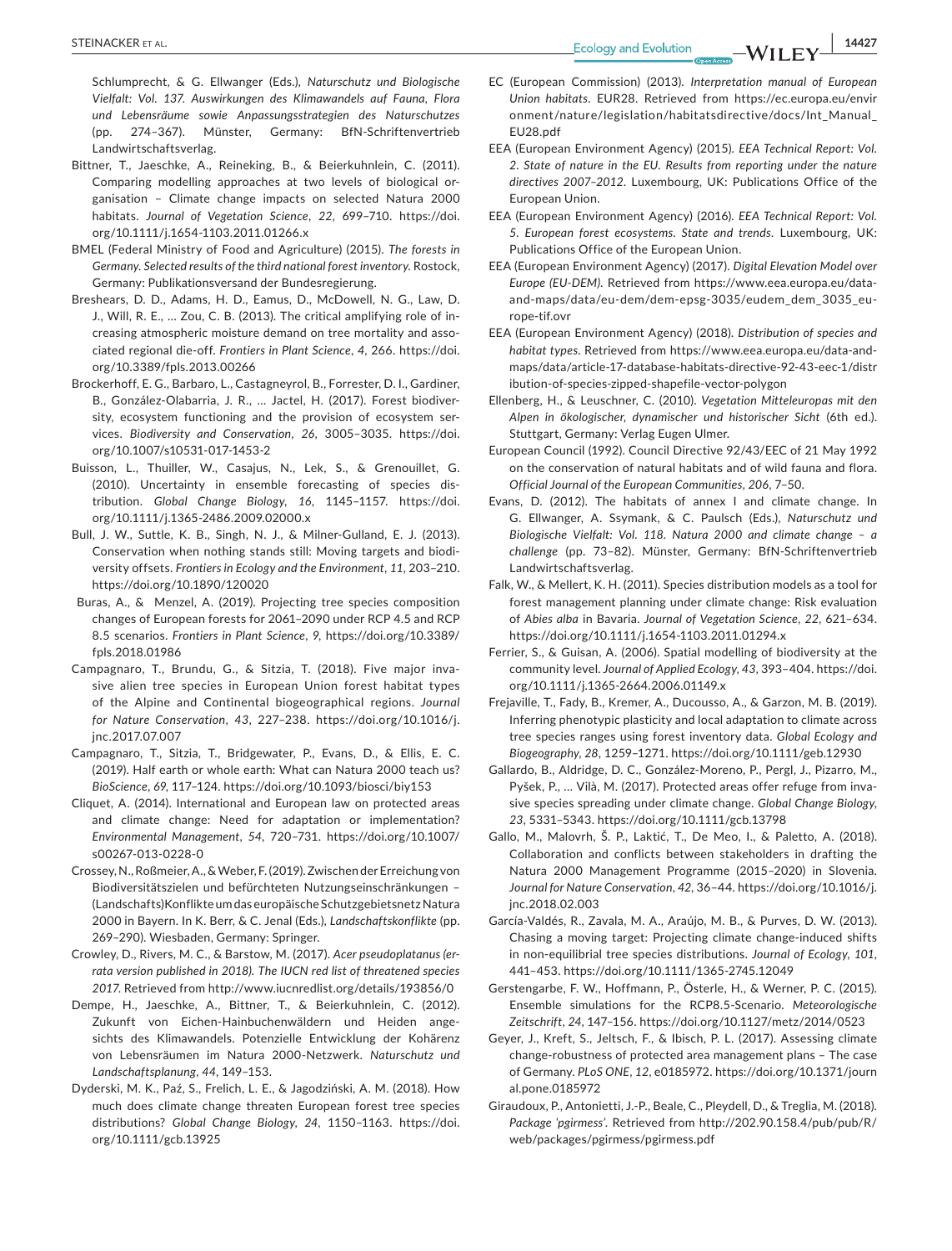**14428 |**  STEINACKER et al.

- Guerra, C., Baquero, R. A., Gutiérrez-Arellano, D., & Nicola, G. G. (2018). Is the Natura 2000 network effective to prevent the biological invasions? *Global Ecology and Conservation*, *16*, e00497. [https://doi.](https://doi.org/10.1016/j.gecco.2018.e00497) [org/10.1016/j.gecco.2018.e00497](https://doi.org/10.1016/j.gecco.2018.e00497)
- Hannah, L. (2008). Protected areas and climate change. *Annals of the New York Academy of Sciences*, *1134*, 201–212. [https://doi.org/10.1196/](https://doi.org/10.1196/annals.1439.009) [annals.1439.009](https://doi.org/10.1196/annals.1439.009)
- Heller, N. E., Kreitler, J., Ackerly, D. D., Weiss, S. B., Recinos, A., Branciforte, R., … Micheli, E. (2015). Targeting climate diversity in conservation planning to build resilience to climate change. *Ecosphere*, *6*, 1–20.<https://doi.org/10.1890/ES14-00313.1>
- Hester, A. J., Britton, A. J., Hewison, R. L., Ross, L. C., & Potts, J. M. (2019). Long-term vegetation change in Scotland's native forests. *Biological Conservation*, *235*, 136–146. [https://doi.org/10.1016/j.](https://doi.org/10.1016/j.biocon.2019.04.018) [biocon.2019.04.018](https://doi.org/10.1016/j.biocon.2019.04.018)
- Honnay, O., Verheyen, K., Butaye, J., Jacquemyn, H., Bossuyt, B., & Hermy, M. (2002). Possible effects of habitat fragmentation and climate change on the range of forest plant species. *Ecology Letters*, *5*, 525–530. <https://doi.org/10.1046/j.1461-0248.2002.00346.x>
- Hughes, F. M., del Tánago, M. G., & Mountford, J. O. (2012). Restoring floodplain forests in Europe. In J. Stanturf, P. Madsen, & D. Lamb (Eds.), *A goal-oriented approach to forest landscape restoration* (pp. 393–422). Dordrecht, the Netherlands: Springer.
- ISRIC (World Soil Information) (2018a). *SoilGrids250m Soil organic carbon content (fine earth fraction)*. Retrieved from [http://data.isric.org/](http://data.isric.org/geonetwork/srv/eng/catalog.search#/metadata/076db4e8-11a9-4262-b6aa-cfa703a3c0af) [geonetwork/srv/eng/catalog.search#/metadata/076db4e8-11a9-](http://data.isric.org/geonetwork/srv/eng/catalog.search#/metadata/076db4e8-11a9-4262-b6aa-cfa703a3c0af) [4262-b6aa-cfa703a3c0af](http://data.isric.org/geonetwork/srv/eng/catalog.search#/metadata/076db4e8-11a9-4262-b6aa-cfa703a3c0af)
- ISRIC (World Soil Information) (2018b). SoilGrids250m Soil pH in H<sub>2</sub>O. Retrieved from [http://data.isric.org/geonetwork/srv/eng/catalog.](http://data.isric.org/geonetwork/srv/eng/catalog.search#/metadata/4c59ee58-a24e-4154-912e-0ff18395ac0d) [search#/metadata/4c59ee58-a24e-4154-912e-0ff18395ac0d](http://data.isric.org/geonetwork/srv/eng/catalog.search#/metadata/4c59ee58-a24e-4154-912e-0ff18395ac0d)
- IUCN (International Union for Conservation of Nature) (2018). *The IUCN Red List of Threatened Species. Version 2018–1*. Retrieved from [www.](http://www.iucnredlist.org) [iucnredlist.org](http://www.iucnredlist.org)
- Jacob, D., Petersen, J., Eggert, B., Alias, A., Christensen, O. B., Bouwer, L. M., … Georgopoulou, E. (2014). EURO-CORDEX: New high-resolution climate change projections for European impact research. *Regional Environmental Change*, *14*, 563–578. [https://doi.](https://doi.org/10.1007/s10113-013-0499-2) [org/10.1007/s10113-013-0499-2](https://doi.org/10.1007/s10113-013-0499-2)
- Kati, V., Hovardas, T., Dieterich, M., Ibisch, P. L., Mihok, B., & Selva, N. (2015). The challenge of implementing the European network of protected areas Natura 2000. *Conservation Biology*, *29*, 260–270. [https](https://doi.org/10.1111/cobi.12366) [://doi.org/10.1111/cobi.12366](https://doi.org/10.1111/cobi.12366)
- Keeley, A. T. H., Ackerly, D. D., Cameron, D. R., Heller, N. E., Huber, P. R., Schloss, C. A., … Merenlender, A. M. (2018). New concepts, models, and assessments of climate-wise connectivity. *Environmental Research Letters*, *13*, 073002. [https://doi.org/10.1088/1748-9326/](https://doi.org/10.1088/1748-9326/aacb85) [aacb85](https://doi.org/10.1088/1748-9326/aacb85)
- Kölling, C., & Zimmermann, L. (2007). Die Anfälligkeit der Wälder Deutschlands gegenüber dem Klimawandel. *Gefahrstoffe-Reinhaltung der Luft*, *67*, 259–268.
- Kovats, R. S., Valentini, R., Bouwer, L. M., Georgopoulou, E., Jacob, D., Martin, E., … White, L. L. (2014). Europe. In V. R. Barros, C. B. Field, D. J. Dokken, M. D. Mastrandrea, K. J. Mach, T. E. Bilir, … L. L. White (Eds.), *Climate change 2014: Impacts, adaptation and vulnerability. Part B: Regional aspects. Contribution of working group II to the fifth assessment report of the Intergovernmental Panel on Climate Change* (pp. 1267–1326). Cambridge, UK: Cambridge University Press.
- Kreyling, J., Bittner, T., Jaeschke, A., Jentsch, A., Steinbauer, M. J., Thiel, D., & Beierkuhnlein, C. (2011). Assisted colonization: A question of focal units and recipient localities. *Restoration Ecology*, *19*, 433–440. <https://doi.org/10.1111/j.1526-100X.2011.00777.x>
- Kujala, H., Araújo, M. B., Thuiller, W., & Cabeza, M. (2011). Misleading results from conventional gap analysis – Messages from the warming north. *Biological Conservation*, *144*, 2450–2458. [https://doi.](https://doi.org/10.1016/j.biocon.2011.06.023) [org/10.1016/j.biocon.2011.06.023](https://doi.org/10.1016/j.biocon.2011.06.023)
- Lehsten, V., Sykes, M. T., Scott, A. V., Tzanopoulos, J., Kallimanis, A., Mazaris, A., Verburg, P. H., … Vogiatzakis, I. (2015). Disentangling the effects of land-use change, climate and CO2 on projected future European habitat types.*Global Ecology and Biogeography*, *24*, 653–663.<https://doi.org/10.1111/geb.12291>
- LfU (Bayerisches Landesamt für Umwelt) (2018). *Einführung was ist Natura 2000*. Retrieved from [https://www.lfu.bayern.de/natur/na](https://www.lfu.bayern.de/natur/natura_2000/index.htm)[tura\\_2000/index.htm](https://www.lfu.bayern.de/natur/natura_2000/index.htm)
- Lindner, M., Fitzgerald, J. B., Zimmermann, N. E., Reyer, C., Delzon, S., van der Maaten, E., … Hanewinkel, M. (2014). Climate change and European forests: What do we know, what are the uncertainties, and what are the implications for forest management? *Journal of Environmental Management*, *146*, 69–83. [https://doi.org/10.1016/j.](https://doi.org/10.1016/j.jenvman.2014.07.030) [jenvman.2014.07.030](https://doi.org/10.1016/j.jenvman.2014.07.030)
- Liu, C., Berry, P. M., Dawson, T. P., & Pearson, R. G. (2005). Selecting thresholds of occurrence in the prediction of species distributions. *Ecography*, *28*, 385–393.<https://doi.org/10.1111/j.0906-7590.2005.03957.x>
- Liu, C., White, M., & Newell, G. (2013). Selecting thresholds for the prediction of species occurrence with presence-only data. *Journal of Biogeography*, *40*, 778–789.<https://doi.org/10.1111/jbi.12058>
- Marini, L., Økland, B., Jönsson, A. M., Bentz, B., Carroll, A., Forster, B., … Schroeder, M. (2017). Climate drivers of bark beetle outbreak dynamics in Norway spruce forests. *Ecography*, *40*, 1426–1435. [https://](https://doi.org/10.1111/ecog.02769) [doi.org/10.1111/ecog.02769](https://doi.org/10.1111/ecog.02769)
- Marmion, M., Parviainen, M., Luoto, M., Heikkinen, R. K., & Thuiller, W. (2009). Evaluation of consensus methods in predictive species distribution modelling. *Diversity and Distributions*, *15*, 59–69. [https://doi.](https://doi.org/10.1111/j.1472-4642.2008.00491.x) [org/10.1111/j.1472-4642.2008.00491.x](https://doi.org/10.1111/j.1472-4642.2008.00491.x)
- Meller, L., Cabeza, M., Pironon, S., Barbet-Massin, M., Maiorano, L., Georges, D., & Thuiller, W. (2014). Ensemble distribution models in conservation prioritization: From consensus predictions to consensus reserve networks. *Diversity and Distributions*, *20*, 309–321. [https](https://doi.org/10.1111/ddi.12162) [://doi.org/10.1111/ddi.12162](https://doi.org/10.1111/ddi.12162)
- Milad, M., Schaich, H., Bürgi, M., & Konold, W. (2011). Climate change and nature conservation in Central European forests: A review of consequences, concepts and challenges. *Forest Ecology and Management*, *261*, 829–843. <https://doi.org/10.1016/j.foreco.2010.10.038>
- Morin, X., Fahse, L., Jactel, H., Scherer-Lorenzen, M., García-Valdés, R., & Bugmann, H. (2018). Long-term response of forest productivity to climate change is mostly driven by change in tree species composition. *Scientific Reports*, *8*, 5627. [https://doi.org/10.1038/](https://doi.org/10.1038/s41598-018-23763-y) [s41598-018-23763-y](https://doi.org/10.1038/s41598-018-23763-y)
- Mücher, C. A., Hennekens, S. M., Bunce, R. G., Schaminée, J. H., & Schaepman, M. E. (2009). Modelling the spatial distribution of Natura 2000 habitats across Europe. *Landscape and Urban Planning*, *92*, 148– 159. <https://doi.org/10.1016/j.landurbplan.2009.04.003>
- Nadeau, C. P., Fuller, A. K., & Rosenblatt, D. L. (2015). Climate-smart management of biodiversity. *Ecosphere*, *6*, 1–17. [https://doi.org/10.1890/](https://doi.org/10.1890/ES15-00069.1) [ES15-00069.1](https://doi.org/10.1890/ES15-00069.1)
- Nuñez, T. A., Lawler, J. J., McRae, B. H., Pierce, D. J., Krosby, M. B., Kavanagh, D. M., … Tewksbury, J. J. (2013). Connectivity planning to address climate change. *Conservation Biology*, *27*, 407–416. [https://](https://doi.org/10.1111/cobi.12014) [doi.org/10.1111/cobi.12014](https://doi.org/10.1111/cobi.12014)
- Ohlemüller, R., Gritti, E. S., Sykes, M. T., & Thomas, C. D. (2006). Quantifying components of risk for European woody species under climate change. *Global Change Biology*, *12*, 1788–1799. [https://doi.](https://doi.org/10.1111/j.1365-2486.2006.01231.x) [org/10.1111/j.1365-2486.2006.01231.x](https://doi.org/10.1111/j.1365-2486.2006.01231.x)
- Orlikowska, E. H., Roberge, J. M., Blicharska, M., & Mikusiński, G. (2016). Gaps in ecological research on the world's largest internationally coordinated network of protected areas: A review of Natura 2000. *Biological Conservation*, *200*, 216–227. [https://doi.org/10.1016/j.](https://doi.org/10.1016/j.biocon.2016.06.015) [biocon.2016.06.015](https://doi.org/10.1016/j.biocon.2016.06.015)
- Otto, S., Harley, M., van Minnen, J., Pooley, M., & de Soye, Y. (2012). Vulnerability assessment of species and habitats of the Natura 2000 network. In G. Ellwanger, A. Ssymank, & C. Paulsch (Eds.), *Naturschutz*